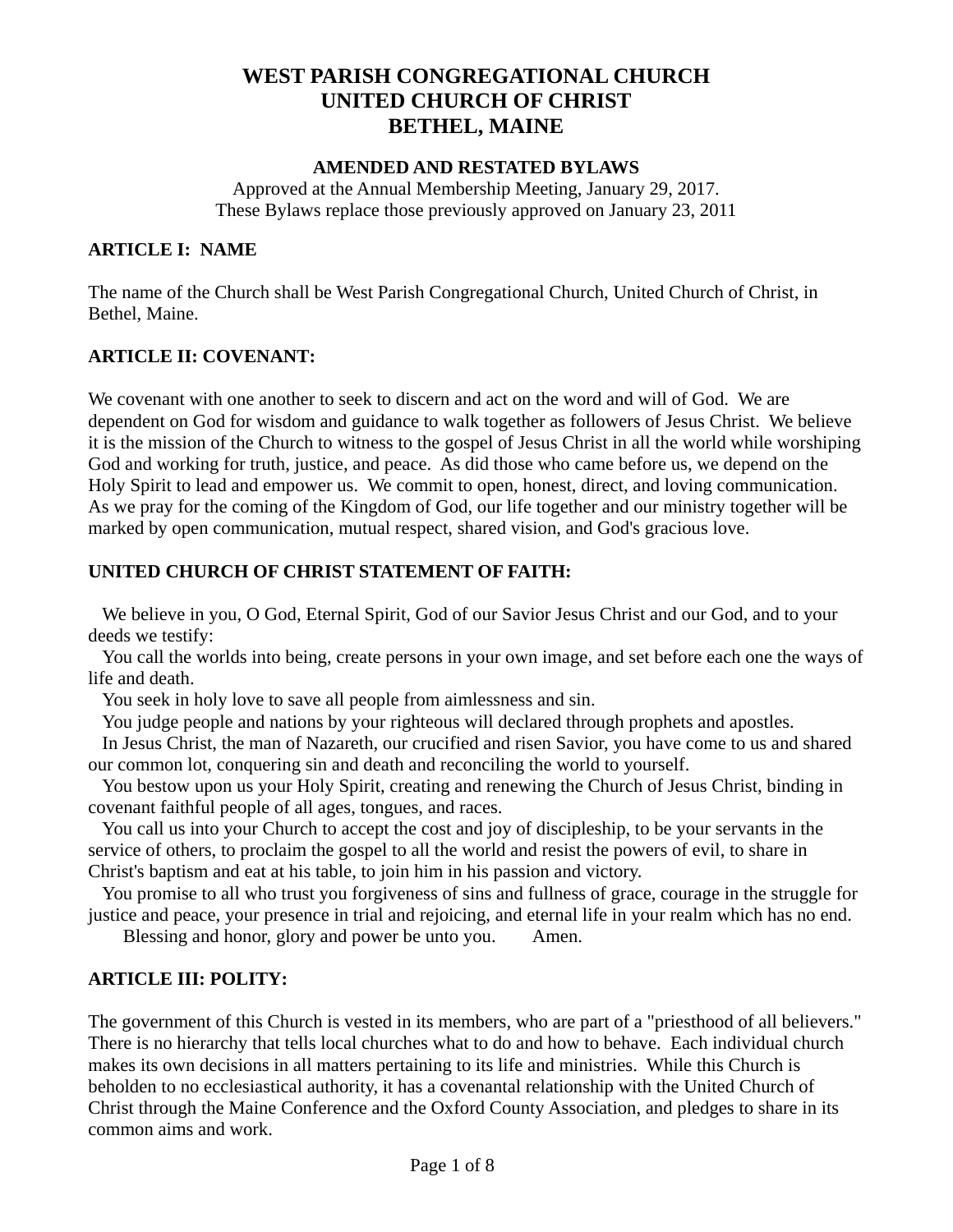## **ARTICLE IV: MEMBERSHIP**

Our Affirmation: This Church affirms that everyone is a child of God, created in God's image; therefore all persons of every age, race, gender, ethnicity, sexual orientation, marital status, physical and mental ability, economic status and family structure are welcome to join in the life, membership, and ministry of this Church.

Meaning of Membership: Membership in West Parish Congregational Church, United Church of Christ means joining with others to share our gifts, talents, time and resources, each according to their ability and life circumstances. In doing this we listen and strive to understand and empathize with each other in both our alikeness and our differences. When necessary we forgive each other as God has forgiven us.

A. Rights of Members: Members may vote in legal meetings of the Church, hold elective office, serve on committees, and be appointed to serve the Church as delegates.

B. Types of Membership: There shall be three types of members in this Church: regular, associate, and inactive.

- 1. Regular Members: Regular Members of this Church are those baptized persons who have been received by (1) declaration of faith, (2) by letter of transfer from another Church, (3) by reaffirmation of faith or (4) by completion of a Church confirmation program. New regular members shall be welcomed at a public worship service. Persons unable to attend in public may be welcomed by a member of the Diaconate and the Pastor acting on behalf of the Church.
- 2. Associate Members: Associate Members are members of another Church who wish to participate in the life and work of this Church. To become an Associate Member one must reaffirm their faith, accept the Covenant and Statement of Faith of West Parish, and the provisions of these Bylaws. New Associate Members shall be welcomed at a public worship service. Associate Members may request to become Regular Members.
- 3. Inactive Members: Inactive Members of this Church are those who have been Regular or Associate Members and have indicated, when contacted by the Deacons, that they wish to remain on the Church rolls but are not able to participate in the life and work of the Church, or those who cannot be contacted and have not participated in a year or more.

C. Termination of Membership: It is the responsibility of the Deacons to review the membership rolls on a regular basis and make recommendations to the Church Council about any changes. Before removing anyone from membership, every attempt will be made to locate them to discern their desire to maintain membership.

Membership may be terminated (1) by request of a member who desires a letter of transfer or recommendation to another Church; (2) by request of a member to have their name removed from the membership rolls; (3) at the member's death; or (4) upon a vote of Church members, at the annual meeting, affirming the judgment of the Deacons and the Church Council that a member is no longer active in the Church and has not indicated a wish to remain on the Church rolls.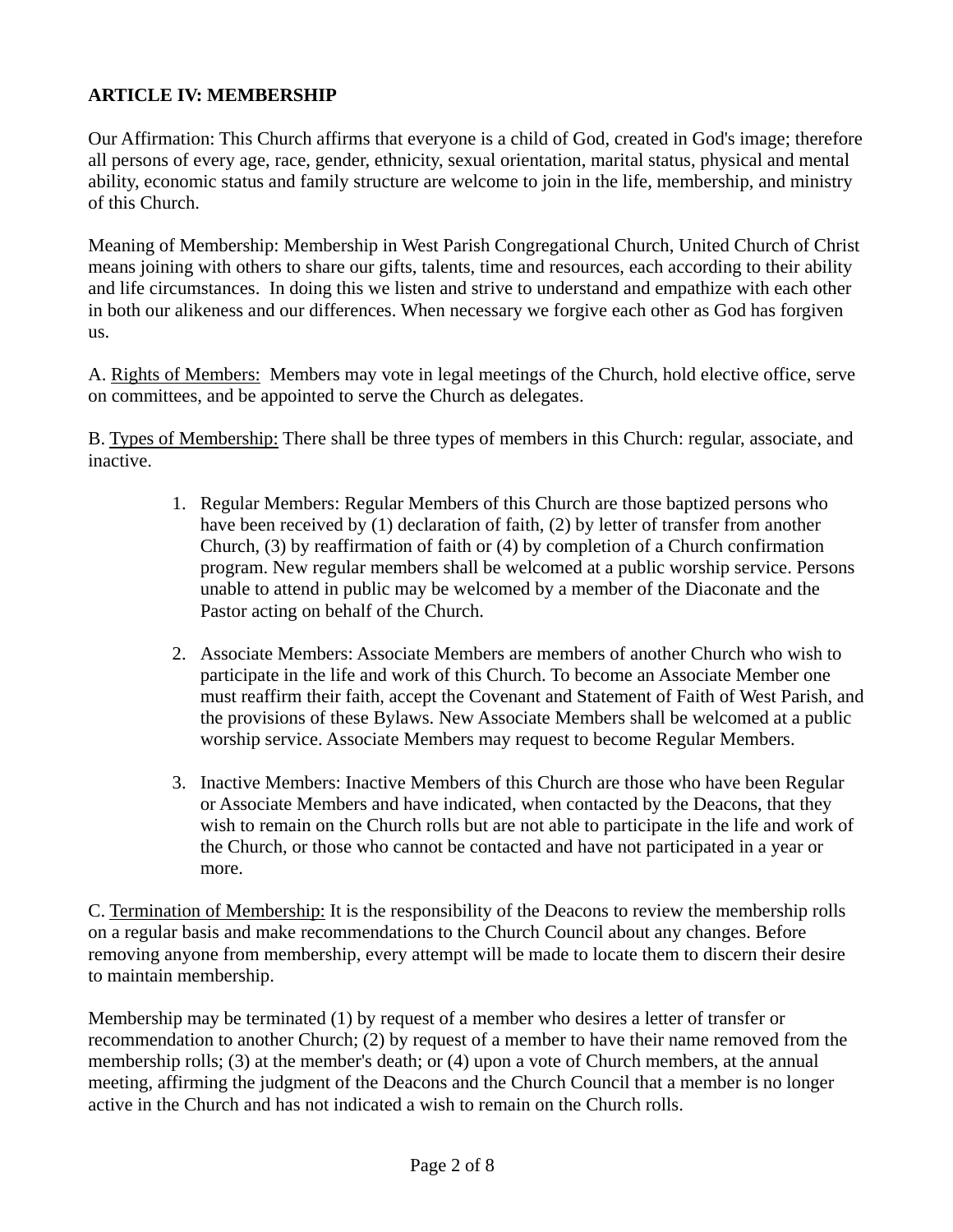## **ARTICLE V: MEETINGS**

A. Annual Meeting: The annual business meeting of the church shall be held following the service of worship on the last Sunday in January, weather permitting. The purpose of the meeting is to review and accept the reports of the Pastor(s), officers, chairpersons of boards and committees, and organizational representatives of the church; to elect officers and committee members; to adopt the annual budget; and to transact any other business that may come before the membership. Notice of the annual meeting or any other special meeting shall be read at the worship services on the two Sundays preceding the date of the meeting and shall be posted on the church door for the same period of time.

B. Special Meetings: Special business meetings of the Church shall be called by the clerk at the request of the Pastor(s), the Council or the Diaconate, or upon the written request of five or more members. The time, place and nature of the business to be transacted shall be stated in the call and only such business shall be transacted.

C. Quorum and Votes: At all business meetings of the Church, twelve members shall constitute a quorum for the transaction of business; a lesser number may adjourn the meeting to a later date. Voting shall be by a show of hands unless a written ballot is requested by any member. A simple majority of those members present and constituting a quorum shall determine the action of the Church.

D. Fiscal and Administrative Year: The fiscal year of the Church shall end on December 31. The administrative year shall end on the date of the annual meeting.

E. Meetings for Worship: Regular services of worship shall be held on Sunday and at such days and times as the Pastor(s) and the Diaconate deem appropriate. The sacraments of Baptism and the Lord's Supper shall be observed at such times as the Pastor(s) and the Diaconate may determine. After consultation with the Pastor(s), other meetings, inspiration, prayer, study and outreach may be held.

### **ARTICLE VI: PASTOR(S)**

The Pastor(s) shall be called for an indefinite period of time by a majority vote of members present at a legal meeting of the Church called for this purpose. The Church may, by a majority vote at a legal meeting, request a Pastor's resignation within sixty days. Likewise, a Pastor shall give sixty days' notice in case s/he wishes to leave of his/her own volition. Relations between the Pastor(s) and the Church may also be terminated by mutual consent.

The Pastor(s) shall guide and oversee the spiritual welfare of the Church. S/He shall preach and lead worship, preside at Communion and baptisms, teach and interpret the Scriptures, counsel and encourage lay leaders and guide and direct them in their duties, visit members, family and friends of the Church with special attention to those who are sick, despondent, or experiencing loss and/or grief, and serve as administrator for the activities of the Church in cooperation with its officers, boards and committees. S/He shall be a non-voting member of the Council and all Church committees and boards, but will be able to vote as a regular member at the Annual Meeting and other meetings of Church Members.

Pastor(s) shall be called in accordance with rules and procedures established by the Oxford Union Association and the Maine Conference of the United Church of Christ.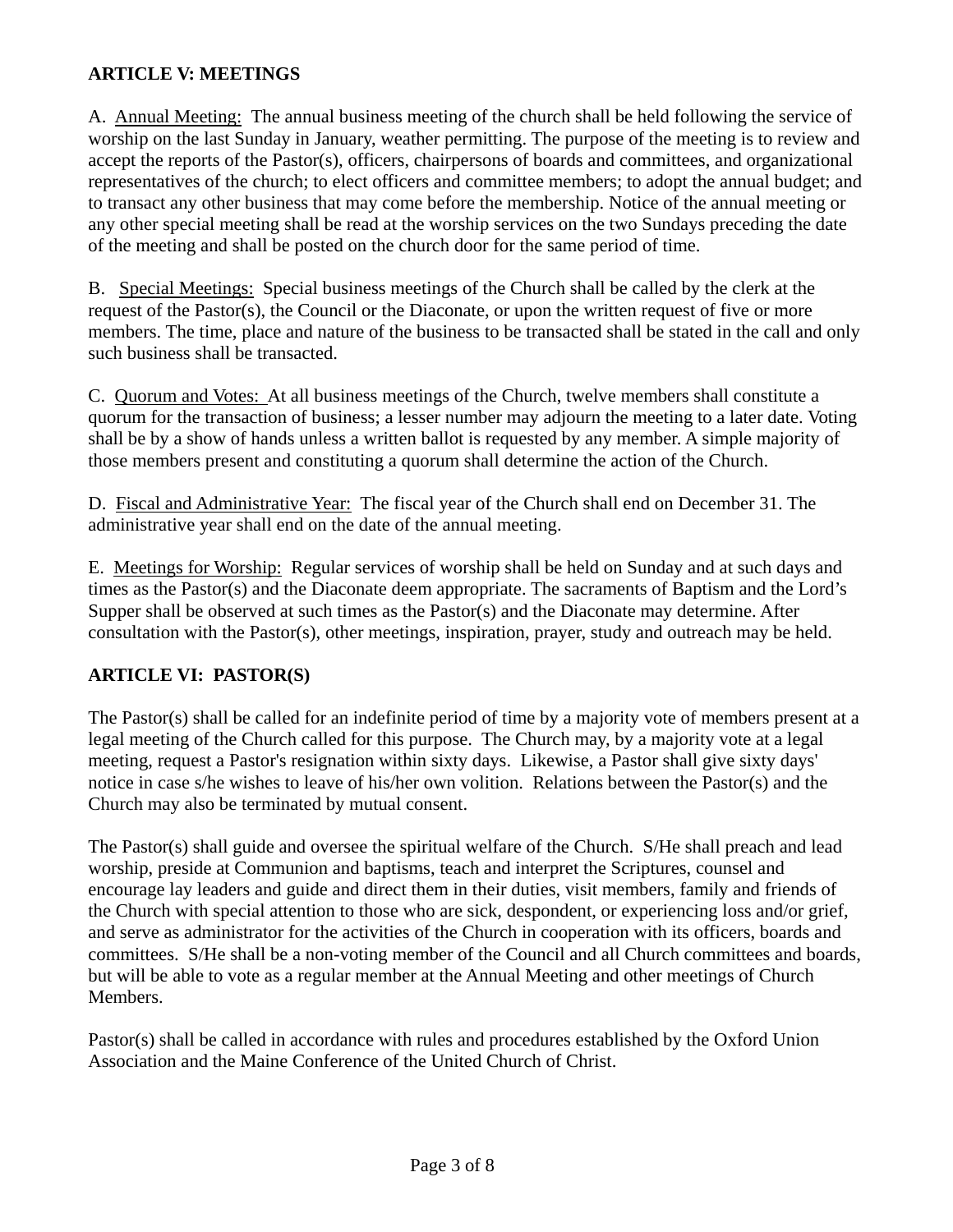## **ARTICLE VII: OFFICERS**

The officers of the Church shall be the Moderator, Clerk, Financial Secretary, Assistant Financial Secretary, Treasurer, and the Assistant Treasurer. All officers shall be elected for a term of one year.

A. Moderator: The Moderator shall preside at all legal meetings of the Church and shall convene and preside at all meetings of the Council, acting as chairperson of the Council (or ask another Church member to preside in their absence). The Moderator serves as Chair of the Executive Committee. The Moderator works with the Pastor(s) to ensure the proper functioning of all Committees and Boards.

B. Clerk: The Clerk shall keep an accurate record of the proceedings of all legal meetings of the Church and the Council. The Clerk shall be responsible for maintaining a register of members with dates and modes of their reception and removal, a record of baptisms and marriages conducted at the Church, and a record of the deaths of members. The Clerk shall be responsible for the preservation of these records and other pertinent documents. The Clerk shall issue letters of transfer of membership, give notice of all legal meetings of the Church, act as secretary of the Council, and perform such other duties as pertain to the office of Clerk.

C. Financial Secretary: The Financial Secretary shall receive, deposit, and account for the weekly offering and all regular contributions to the Church and shall provide quarterly statements on such contributions to the Stewardship Committee. The Financial Secretary shall also deposit and record any and all other contributions or payments to the Church received by check or cash. This includes but not limited to special offerings, donations for building use, donations made to the Church for other organizations.

D. Assistant Financial Secretary: The Assistant Financial Secretary shall assist the Financial Secretary in counting the weekly offering and shall fulfill the duties of the Financial Secretary in the latter's absence.

E. Treasurer: The Treasurer shall maintain all the financial accounts of the Church. The Treasurer shall record all deposits made by the Financial Secretary. The Treasurer shall receive all invoices and requests for payment coming to the Church and pay such bills in a timely manner. The Treasurer shall record all transactions made in the Dedicated Funds and Clearing Accounts. The Treasurer shall provide financial reports to the Trustees on a regular basis. Within 10 days of the close of the fiscal year, the Treasurer shall submit for financial review all the financial records pertinent to that year. The Treasurer shall be responsible for the storage of the financial records and removing those files that are no longer required to be saved. The Treasurer shall be responsible to the Board of Trustees and shall be a member ex-officio of the Board

F. Assistant Treasurer: In the absence of the Treasurer, the Assistant Treasurer will exercise all the powers and responsibilities of the Treasurer.

### **ARTICLE VIII: BOARDS AND COMMITTEES**

The boards and committees of the Church shall be composed of Church members elected to office at the annual meeting, except as otherwise provided for in these Bylaws. Each board or committee shall elect from its membership a chairperson and such other officers as it may decide it needs. Chairpersons shall be elected for a one-year term and shall serve until replaced or re-elected. No ex-officio member or non-Church member of any board or committee shall be eligible to chair that board or committee.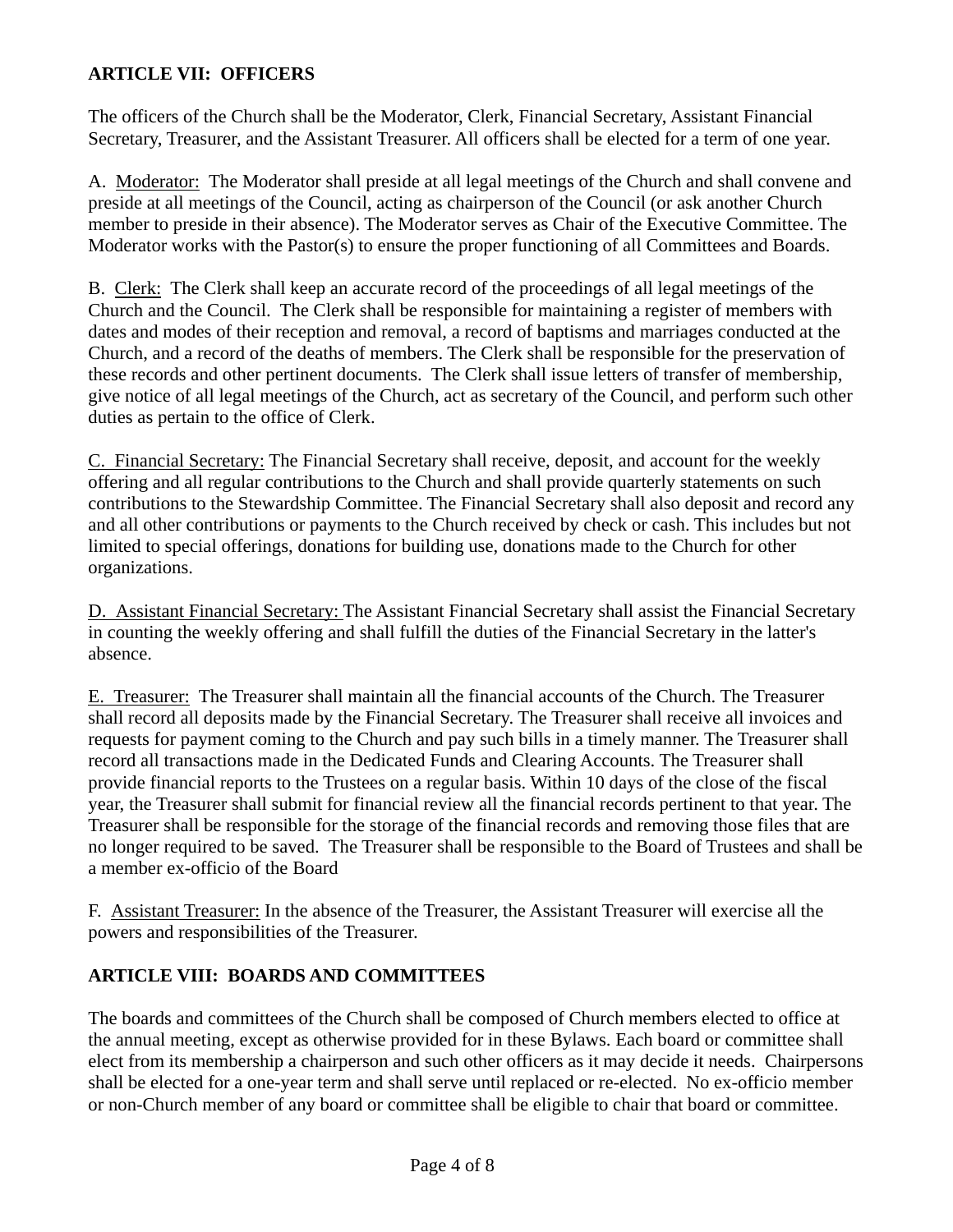Each board and committee must have a quorum to transact business: a simple majority of its membership shall constitute a quorum. Except as otherwise provided for in these Bylaws, the boards and committees of the Church shall be the Diaconate, the Trustees, the Stewardship Committee, the Christian Education Committee, the World Service Committee, and the Music Committee.

Members of all boards and committees shall be elected to three-year staggered terms. New members shall be elected as the terms of members expire. No member shall be eligible to serve more than six consecutive years without a full year intervening during which that member may not serve on that committee or board.

Should a vacancy occur in the membership of any elected or appointed board or committee prior to the expiration of any term, the Council shall appoint a new member to fill the vacancy until the next Annual Meeting of the Church. The partial year term filled by a member will not be counted towards that member's term limit.

A. Diaconate: The Diaconate shall consist of twelve (12) elected members.

The Diaconate shall assist the Pastor(s) in ministering to the spiritual needs of the Church. They shall prepare and assist in the administration of the sacraments, and shall counsel with the Pastor(s) in determining the time and nature of worship services to be held. They shall see that the sanctuary is properly prepared as a place of worship and perform the duties of greeting, ushering and the ingathering of offerings, recruiting additional help as may be necessary or beneficial from the constituency of the Church. They shall counsel and cooperate with the Pastor(s) in providing lay leadership for worship; in the event of a vacancy or in the temporary absence of the Pastor(s), they shall arrange for the temporary supply of the pulpit.

The Diaconate shall be responsible, with the Pastor(s), for parish visiting and the cultivation of new potential members, inviting them into the fellowship of the Church, and shall further assist the Pastor(s) in any ways which may fall within the general area of their concern. They shall review the Church roll periodically and at the annual meeting submit recommendations to the Church regarding necessary revisions. The Diaconate shall prepare an annual report and budget request.

B. Trustees: The Board of Trustees shall consist of five (5) elected members and the Treasurer as an ex-officio member.

Under the direction of the Church and except as otherwise provided in these Bylaws, the Board of Trustees shall be responsible for the care and custody of the property of the Church. They shall have the authority to act on and administer all fiduciary gifts and bequests that may be offered to the Church, and shall have charge of all financial and business affairs, including the authority to establish policies and approve fees on the use of Church property, to direct the payment of the Church's bills, to sell, invest and reinvest funds of the Church, and to authorize and empower the Treasurer of the Church to execute and deliver any and all instruments necessary to effect the same. The Trustees shall have authority to engage and dismiss paid staff with the exception of the Pastor(s). The Trustees shall be responsible for the preparation of the annual budget, and for the custody and preservation of all records, documents and other valuable papers relating to the property of the Church. The Trustees shall have no power to buy, mortgage or transfer real estate without specific authority by vote of the Church membership at a legal meeting. In the absence of the Treasurer and the Assistant Treasurer, the Chairperson of the Trustees shall have the authority to sign checks and withdrawal orders. The Trustees shall prepare an annual report and budget request.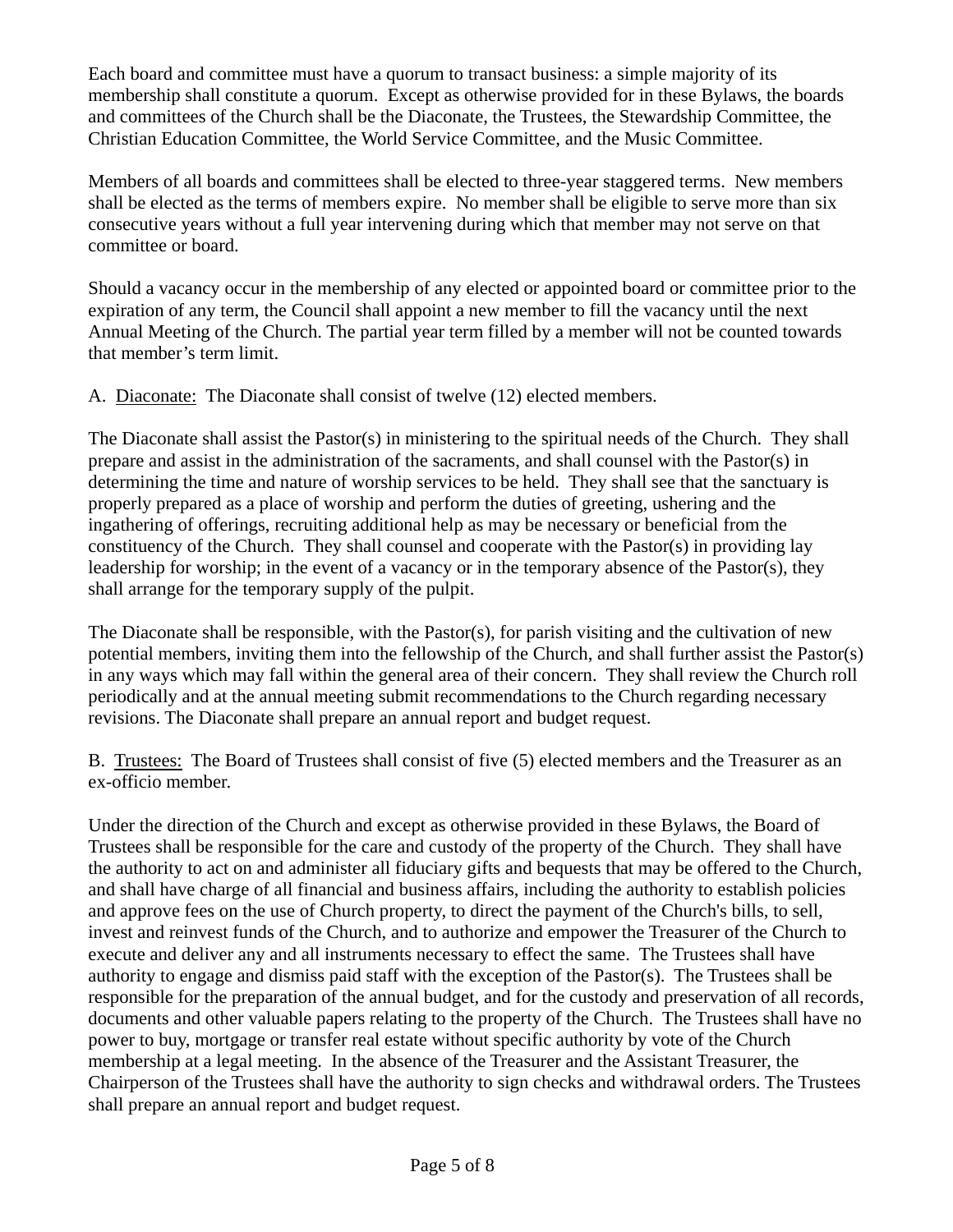C. Stewardship Committee: The Stewardship Committee shall consist of four elected members. The Stewardship Committee shall be responsible for securing the pledges and gifts necessary to meet the Church's budget and for fund raising activities for special projects, other than missions, that the Church may undertake. The Committee shall maintain records of pledges and gifts and provide annual gifting information to members at their request. The Committee will also work with the current membership of the Church to provide for opportunities for lifetime gift giving programs. The Committee shall prepare an annual report and budget request.

D. Christian Education Committee: The Christian Education Committee shall consist of six (6) elected members, three (3) of whom need not be members of the Church. Non-members may not serve as Chair of the Committee. The Christian Education Coordinator shall be a member ex-officio of the CE Committee.

The Christian Education Committee shall be responsible for the educational work of the Church. It shall envision, design, promote and evaluate educational programs and activities for the Church for all age levels. It shall have the authority to conduct a Church school. To that end, it shall, with the Pastor(s), establish and review the job description for the Christian Education Coordinator, and work with a CE Coordinator Search Committee, if desired, to draft a contract and make a hiring recommendation to the Trustees. The Christian Education Committee shall recruit, train and support Church school teachers and nursery care givers. With the approval of the Trustees, it may hire and oversee a paid nursery care provider. The Committee shall prepare an annual report and budget request.

E. World Service Committee: The World Service Committee shall consist of six (6) elected members, three (3) of whom need not be members of the Church. Non-members may not serve as Chair of the Committee.

The World Service Committee educates and leads the congregation in supporting charitable missions, social justice issues, and community outreach projects. The World Service Committee also sponsors the UCC's wider ministry offerings. To accomplish these goals, the World Service Committee will design and implement mission programs for the congregation of education and service The Committee shall prepare an annual report and budget request.

F. Music Committee: The Music Committee shall consist of four (4) elected members, three (3) of whom need not be a member of the Church. Non-members may not serve as Chair of the Committee.

In cooperation with the Pastor(s), Diaconate and Trustees, the Committee shall be responsible for the music program of the Church. It shall regularly review and evaluate this program; establish and review musicians' contracts and job descriptions; interview candidates for these positions and make recommendations to the Trustees; support the Church's musicians with encouragement and feedback; recruit and schedule summer special music artists; work on long-range planning; advertise musical events of the Church; maintain a list of available musicians; arrange for repair and tuning of instruments; oversee maintenance of the Church's music library; and prepare an annual report and budget request.

### G. Executive Committee:

The Executive Committee functions as an ad-hoc Sub-Committee of the Church Council and shall be made up of four members of the Council, who are, in turn, all Chairs of their respective Committees. The Executive Committee Members include the Moderator, Chair of Trustees, Chair of the Diaconate, and Chair of the Christian Education Committee.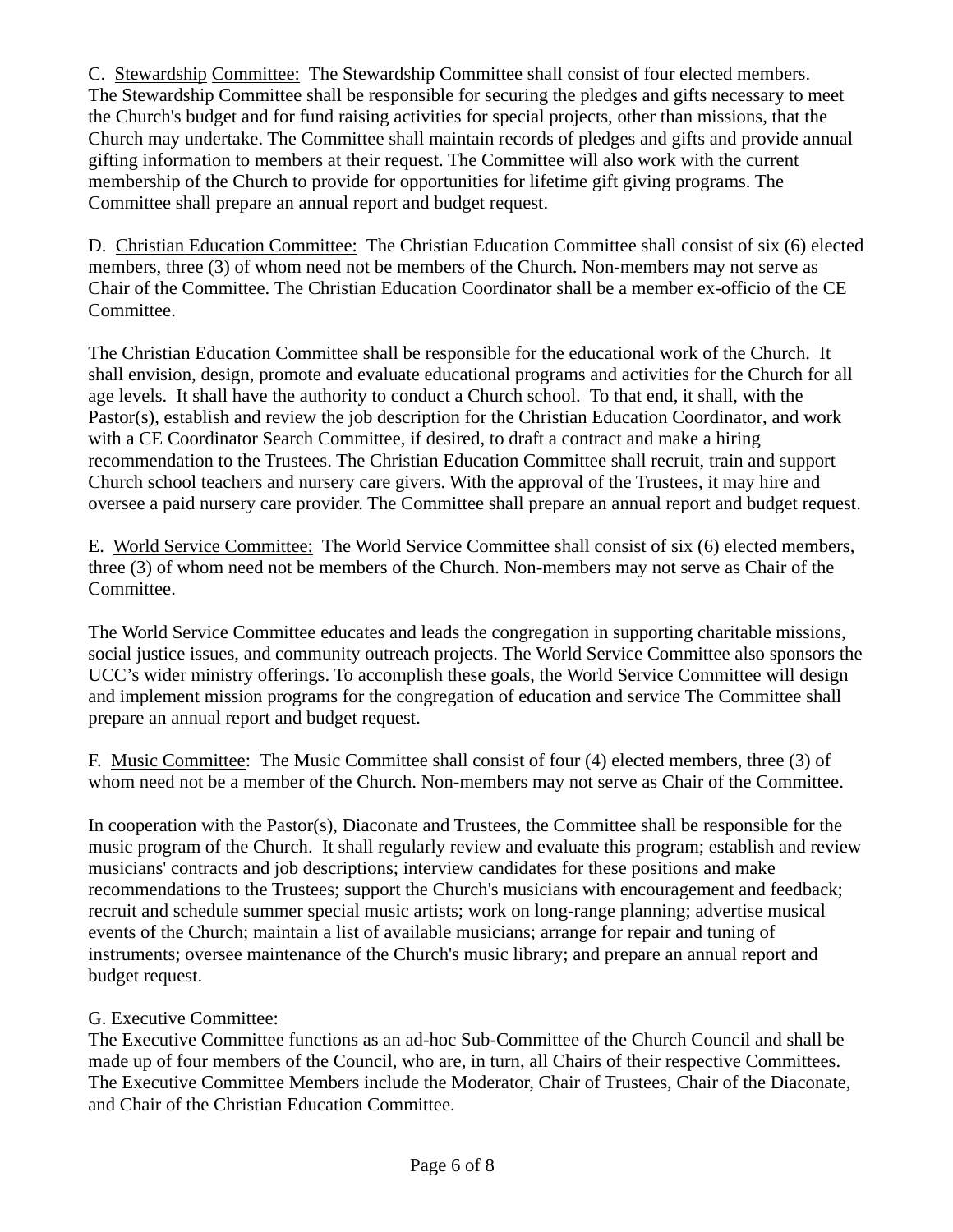The Executive Committee serves as needed to deal with issues of an urgent nature and to support the Pastor should issues arise that need specific attention. The Committee shall be responsible for the evaluation of the Pastor(s). The Committee meets when called by the Moderator or at the request of one or more Executive Committee members.

# **ARTICLE IX: COUNCIL**

The Council shall consist of the Pastor(s), the officers, the chairpersons or representatives of the boards, committees, and auxiliary organizations of the Church and the delegates. The Internal Auditor, the Historian, and representatives of committees and auxiliary organizations need not be members of the Church. However, voting members of the Council must be members of the Church. The chairperson of any elected board or committee, or of any appointed committee or auxiliary organization, may designate any member of that board, committee or organization to represent it and, except as limited by these Bylaws, vote in the place of that chairperson at any Council meeting.

A quorum shall be required to transact business. A simple majority of the members of the Council shall constitute a quorum. Actions of the Council shall be determined by a vote of the majority of those members present. The Council shall meet at least five (5) times each administrative year. Additional meetings may be called by the Moderator as needed.

Except as limited by these Bylaws, the Council shall act for the Church between legal meetings. It shall be a policy making body and shall be responsible for overseeing the affairs of the Church and coordinating the activities of various Church boards, committees and auxiliary organizations.

The Council shall have the authority to appoint a Pastoral Relations Committee, a Nominating Committee, the Internal Auditor, the Historian, and such other personnel and committees as it may deem necessary.

A. Delegates: The Church shall elect two Delegates, one of whom shall serve on the Council, to represent the Church at regular and special meetings of the Maine Conference of the United Church of Christ, the Oxford-Union Association, and such other denominational and inter-denominational functions as they may be directed to attend by the Church or the Council. Delegates must be members of the Church. They shall be elected to serve for a term of three years. After serving successive terms, a Delegate shall be ineligible for re-election for one year.

B. Nominating Committee: The Council shall appoint a Nominating Committee consisting of four members who shall serve for a term of three years and shall be appointed in such a manner that the term of not more than two members shall expire in any one year. After serving two terms a member shall be ineligible for re-appointment for one year. This Committee shall prepare and submit to the Church at the annual meeting a list of nominations for the annual election. The Committee shall be responsible for recommending candidates for all vacancies of officers, committee and board members that occur between annual meetings and for submitting its recommendations to the Council for approval. The Committee shall perform additional duties as instructed by the Council.

C. Internal Auditor: The Council shall appoint an Internal Auditor annually who shall serve until replaced or re-appointed. The Auditor shall receive and review the accounts of the Financial Secretary, the Treasurer, and the Board of Trustees and report to the Church at the annual meeting. The Internal Auditor shall perform and submit any additional financial analysis as may be required by the Church or the Council.